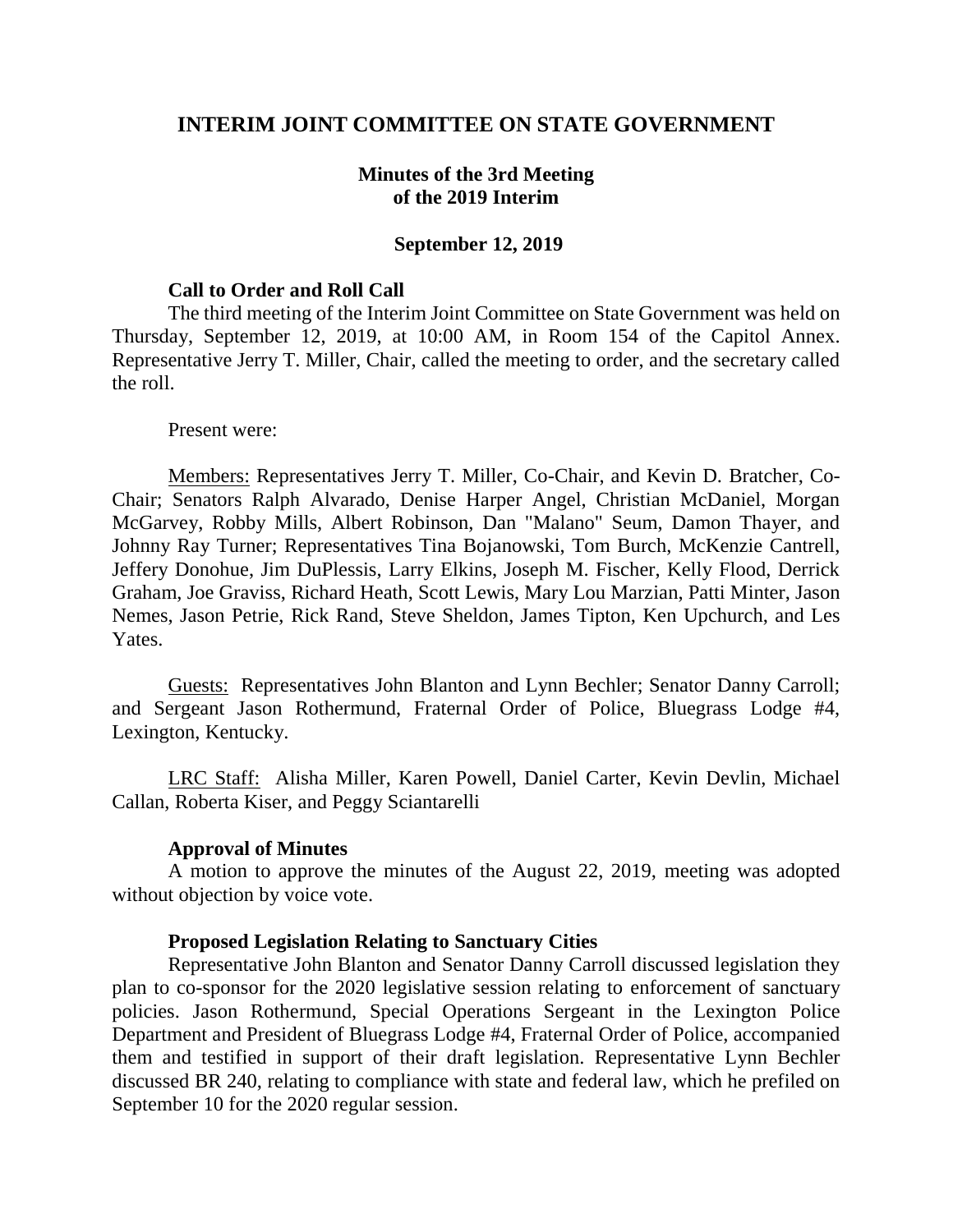Representative Blanton said the draft legislation is a work in progress. The intent is to prevent any government entity within the Commonwealth from declaring, enacting, adopting, or otherwise enforcing any sanctuary policy, whether written or oral. It seeks to enable law enforcement officers to do their job and to prevent local government entities from dictating which laws can and cannot be enforced.

Senator Carroll said that safety of citizens depends on cooperation between all law enforcement agencies at all levels. To allow any action within Kentucky to limit that cooperation would be detrimental to safety, and that is unacceptable. The Kentucky League of Cities (KLC) and the Kentucky School Boards Association (KSBA) have proposed changes to the draft legislation, and he and Representative Blanton will likely agree with most of those changes.

KLC is proposing language to ensure that the law will apply on a statewide basis. This language addresses cooperation between all law enforcement agencies—state, local, and federal. It would allow law enforcement officers to ask about the immigration status of a victim or witness only when the information is pertinent to the public offense, or for the purpose of providing information about federal visas that may protect persons who assist law enforcement. It would nullify any preexisting or later-enacted sanctuary policy that would be in violation of the law. It would allow any constitutional officer or legislator to file suit to enforce the law, whereas the original draft specifies only the governor. KLC's proposed language would also cover all employees of a law enforcement agency, not just the sworn officers. It would eliminate the requirement for an Immigration and Customs Enforcement (ICE) detainer if the person provides proof of citizenship or legal immigration status. Senator Carroll said this change will call for more discussion; he believes the proof of citizenship or legal immigration status would need to be verifiable.

KLC would also add a requirement that the attorney general defend any relevant actions brought against an agency, if requested by the agency head, and the state would be liable for expenses or other associated cost. Senator Carroll said the proposed legislation does not change current practice, and he does not see any need to change that element of the law. He said there are other suggested changes by KLC that are still under discussion. KSBA's proposed changes would consider Supreme Court case law, the federal Family Educational Rights and Privacy Act (FERPA), and other federal laws that might preclude this law from being enforced in Kentucky schools.

Senator Carroll said that many of KLC's changes were compiled from the best provisions of similar laws that have been implemented in other states. A lot of research has been involved in the endeavor, and the conversation will continue. He hopes to have an updated draft of the legislation completed within a week or so, followed by another round of meetings. The provisions will continue to be tweaked to ensure soundness of the legislation before it is presented to the General Assembly.

Committee meeting materials may be accessed online at https://apps.legislature.ky.gov/CommitteeDocuments/33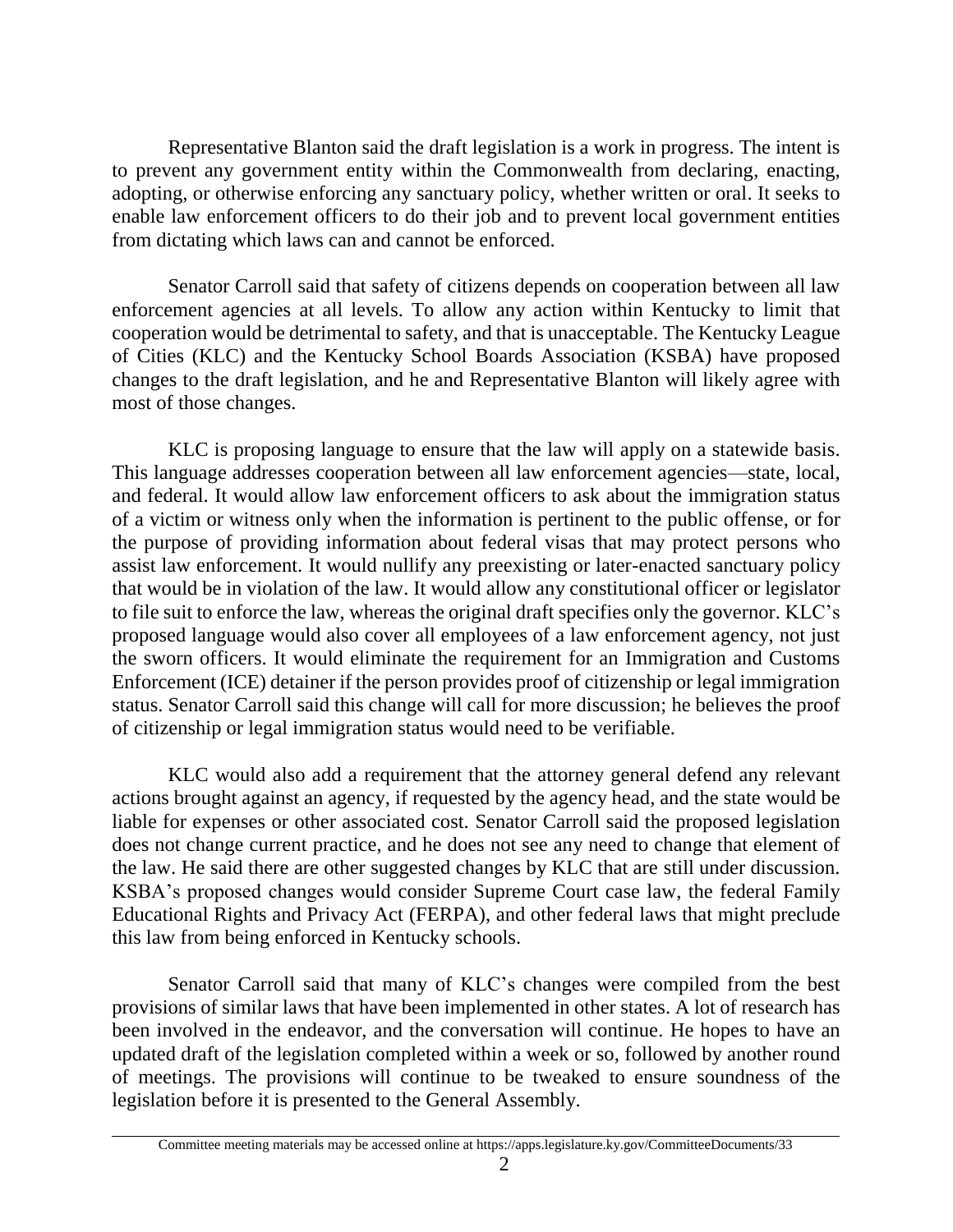Sergeant Rothermund stated that police agencies, sheriff's departments, and correctional facilities rely on partnerships with, and resources provided by, federal agencies. The federal partnerships are critical to the safety of Kentucky citizens, and the police officers that protect them. Restricting valuable law enforcement partnerships and resources based solely on political rhetoric or agendas places entire communities at risk. He said he represents over 630 active police officers in Fayette County and has received many phone calls questioning the extent to which they are allowed to work with federal agencies.

Sergeant Rothermund said the legislature has the ability to impact the effectiveness of law enforcement in the state. He believes the draft legislation sponsored by Senator Carroll and Representative Blanton is straightforward, and he likes the changes that have been proposed. The legislation simply addresses the ability of local entities to continue utilizing resources as they have in the past. He said the law enforcement climate in the Commonwealth will be confusing if sanctuary policy is not clarified at the state level. Standards should be the same for cities when requesting help from federal agencies. Sanctuary status can also result in loss of federal funding to local municipalities. He believes Kentucky is somewhat "behind the curve" on the sanctuary issue and that the proposed legislation is a step in the right direction.

Representative Blanton thanked the committee for hearing the proposed legislation. He said they are not trying to make a political statement but rather only ask that law enforcement across the state retain the ability to do their jobs. An estimated 161 ICEdetained persons are currently incarcerated in the Kentucky corrections system, with an average sentence of 19.5 years and, for nine, a life term. The crimes include murder, manslaughter, assault, robbery, rape, and trafficking. They come from a spectrum of countries including Mexico, Honduras, and Guatemala. In closing, he said the proposed legislation does not change the way business is conducted in Kentucky today. It is an attempt to get ahead of the curve on the sanctuary policy issue.

Representative Miller said he appreciates the sponsors' bringing the topic forward. He acknowledged that the topic is political but believes there is general agreement on the need for legal immigration and guest worker programs. There is also need for the rule of law and for change at the federal level.

Representative Bratcher asked how the bill would relate to school districts. He said he believes the school board in his district had indicated in the past that they are not going to cooperate with local law enforcement on immigration issues. Senator Carroll said there will be further study of how the bill would affect schools. Other states have adopted language similar to the language proposed by KSBA. Schools are not allowed to ask about immigration status, per a 1982 Supreme Court case, *Plyler v. Doe*, which originated in Texas, that exempts school districts, boards of education, and public charter schools, or

Committee meeting materials may be accessed online at https://apps.legislature.ky.gov/CommitteeDocuments/33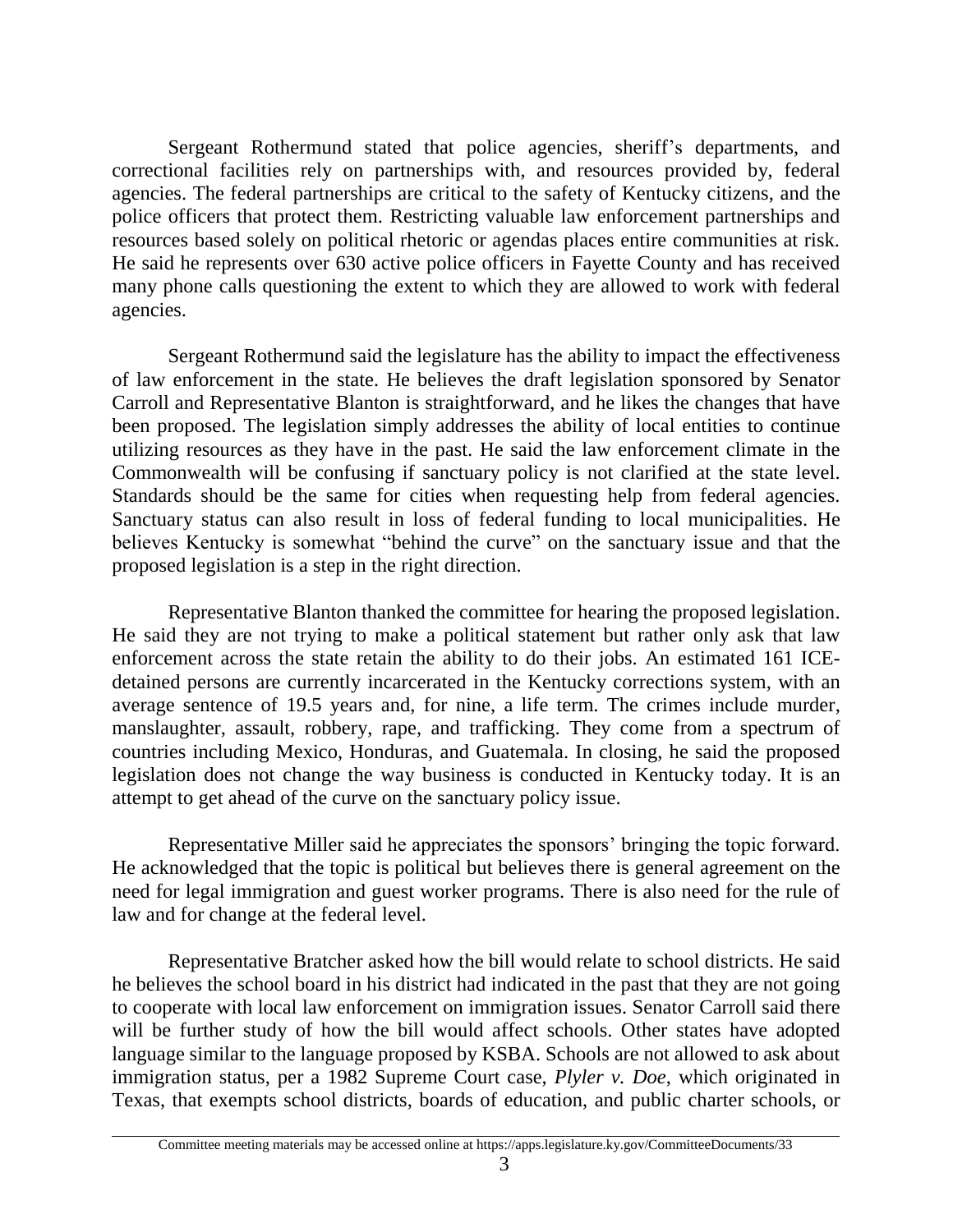employees or contractors thereof, including but not limited to school resource officers. The exemption also applies to the release of information contained in educational records, except that which conforms with federal and state FERPA law.

Representative Donohue said that no law enforcement officer in his Louisville district has told him they are being impeded in the ability to do their job. He believes the legislation is dangerous and can have severe consequences. In the city of Louisville, police officers are allowed to do their job without taking extreme measures. If law enforcement encounters a situation involving an immigrant, they handle it without going outside their normal line of duty. Senator Carroll responded that protection of the public sometimes requires extreme measures and cooperation and that placing limits on law enforcement can be detrimental to public safety.

Responding to questions from Representative Graham, Representative Blanton said there is policy currently in place that would impede law enforcement in regard to the sanctuary issue. The legislation is needed to prevent such policy from being implemented in the future. Senator Carroll said that KLC did not initiate the legislation but submitted proposed changes after the legislation was announced. With inclusion of the changes, KLC will be supportive of the legislation. The KLC proposal included applicable research regarding laws in other states. The bill under discussion today is not related to any bill that was introduced during the last legislative session. Sergeant Rothermund said that he is testifying on behalf of FOP Bluegrass Lodge #4 and that it would not be lodge protocol to conduct a vote relating to his testimony.

Representative Bechler said his BR 240 proposesthat any political subdivision, such as a county or city or institutions of higher learning in the Commonwealth, be precluded from having a sanctuary policy. BR 240 also establishes monetary penalties for entities that choose to have such a policy. Currently there are approximately 50,000 illegal aliens living in Kentucky. They represent about 1.1 percent of Kentucky's total population, 3 percent of Kentucky's total immigrant population, and about 1.7 percent of Kentucky's labor force. In 1990, the illegal alien population in Kentucky was estimated to be less than 5,000. By 2005, the number was estimated at 35,000, and in 2009 reached its current level of approximately 50,000. A U.S. Government Accountability Office study of a sample population of 249,000 arrested criminal aliens, either legal or illegal, found that 48 percent had been arrested for drugs; 35 percent for assault; 21 percent for larceny, theft, fraud, forgery, or counterfeiting; 19 percent for weapons violations; 18 percent for burglary; 12 percent for sex offenses; 9 percent for robbery; 8 percent for homicide; and 1 percent for arson. These rates are substantially higher when compared to total arrests in the United States.

Representative Bechler said that sanctuary cities enable human smugglers and cartels. Many of the gangs currently operating in the United States have their roots in other countries. It is estimated that about 42,500 undocumented or illegal aliens of working age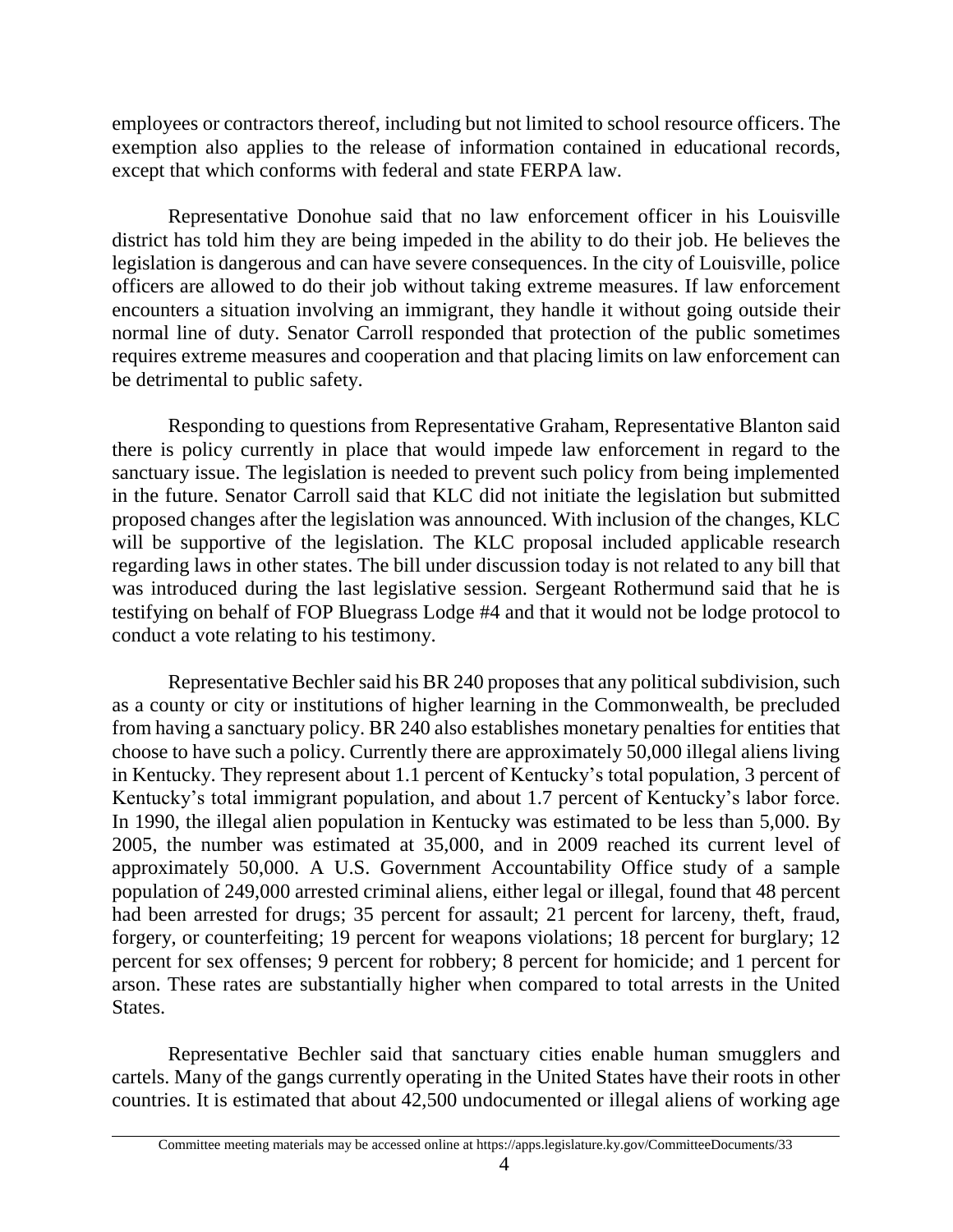reside in Kentucky, with almost 32,000 of them paying payroll taxes and using fraudulent social security numbers. It is estimated that illegal aliens pay approximately \$37 million in sales and excise taxes, individual income taxes, and property taxes. However, one study estimated that in Kentucky state and local governments incur \$225 million annually in costs related to the illegal population. During the 2011 regular session, a fiscal note for SB 6 presented a less troubling estimate that Kentucky spent about \$33 million from the General Fund on education and about \$15.5 million on other state-provided services for illegal aliens.

Representative Bechler said he was shocked to learn that a Kentucky administrative regulation specifically says that illegal aliens shall be charged in-state tuition. In the language of the administrative regulation, a person is considered a Kentucky resident regarding admission and tuition if the person graduated from a Kentucky high school and is an undocumented alien. He stated that this conflicts with federal law. Section 505 of the Illegal Immigration Reform and Immigrant Responsibility Act, codified in 1998, prohibits state colleges and universities from allowing illegal aliens to receive in-state tuition on the basis of residence within the state unless all U. S. citizens receive the same rate. Based on data showing the number of full-time out-of-state undergraduate enrollees, Kentucky public colleges and universities could potentially be losing over \$250 million per year if Kentucky were required, as federal law indicates, to charge no more to out-of-state students than in-state students as a result of allowing illegal aliens to attend at in-state rates.

Representative Bechler said 13 states—Alabama, Arizona, Arkansas, Florida, Georgia, Iowa, Indiana, Mississippi, Missouri, North Carolina, South Carolina, Tennessee, and Texas—have laws of some type to ban sanctuary cities. Georgia and Indiana include universities in their ban. Virginia passed a sanctuary cities law, but it was vetoed by the governor. Alaska, Connecticut, Idaho, Kansas, Louisiana, Maine, Massachusetts, Michigan, Minnesota, Montana, Nevada, New Jersey, New York, Ohio, Oklahoma, Pennsylvania and Rhode Island have also considered legislation banning sanctuary cities. While no Kentucky public university or college has an official policy of being a "sanctuary" place," there are troubling signs. At Northern Kentucky University a former associate president of enrollment management said that if a person qualifies for admission, they will be admitted, whether an international, resident, or undocumented student. Additionally, NKU's Division of Latino Programs and Services provides resource and scholarship guides for undocumented students. At the University of Kentucky there is a website created to aid illegal alien students. The website states that the university does not have need to ask for the immigration status of any student, does not keep a list, and has been a national leader in efforts to protect student privacy. In addition, in November 2015, a petition containing more than 1,500 signatures was delivered to President Capilouto and the Provost requesting that the university become a sanctuary campus. The University of Louisville at one time had, but may no longer have, an undocumented student resource council that met monthly with the stated purpose of creating solutions and resources for undocumented students. In February 2017, Western Kentucky University passed a resolution declaring the university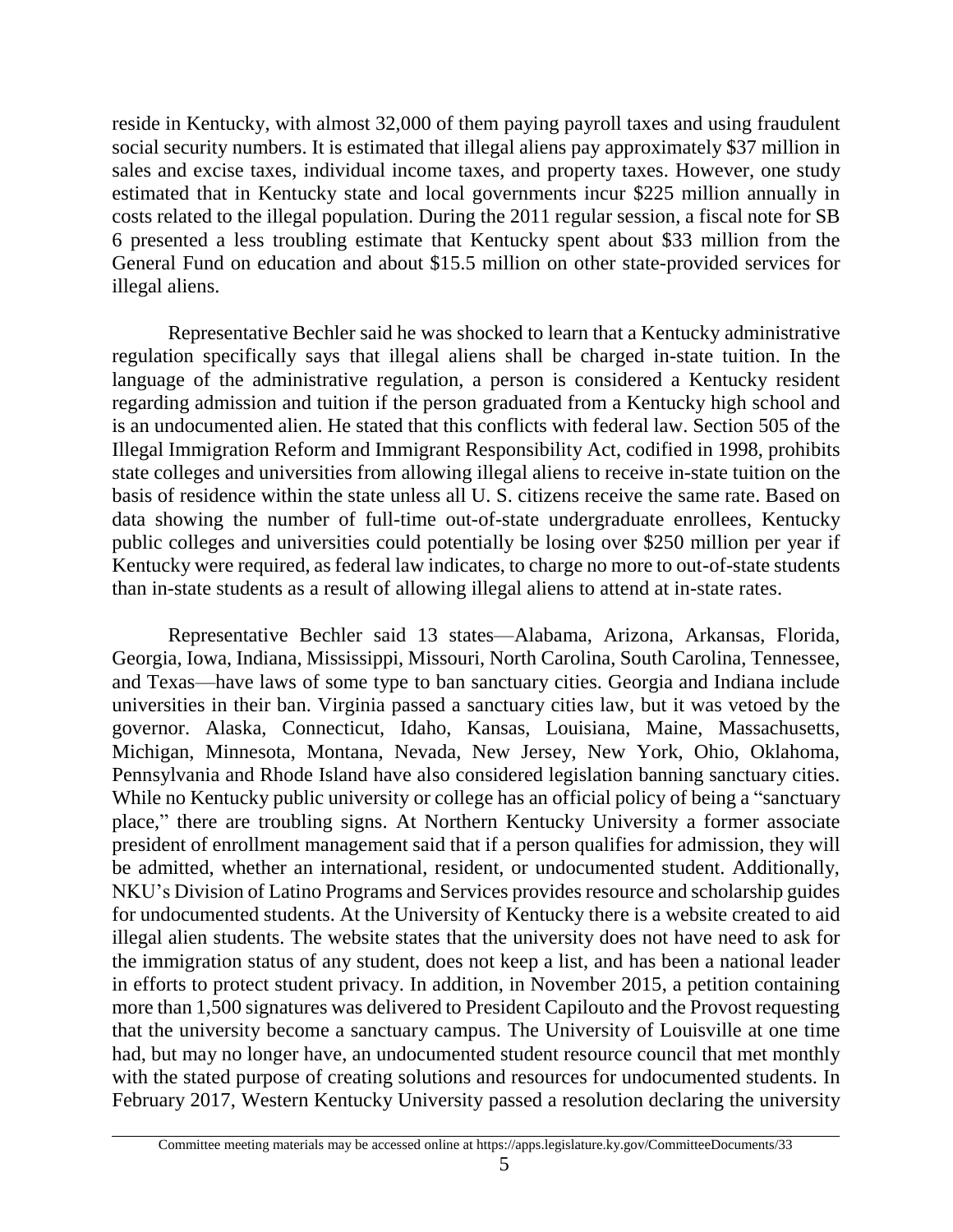to be a sanctuary campus. Representative Bechler said that, to his knowledge, officials at Eastern Kentucky, Kentucky State, Morehead, and Murray State Universities, and the Kentucky Community and Technical College System have made no public comments to support their institutions becoming sanctuary places. Concluding his presentation, Representative Bechler thanked the committee and stated that, for the sake of the Commonwealth, he believes it is time to take action and not "turn a blind eye" to the sanctuary issue.

Representative Burch questioned how the small percentage of illegal immigrants incarcerated in Kentucky can justify the proposed legislation. He said he has never heard that sanctuary policy is an issue in his district, but lately it has become a political issue. Police have power now to enforce the laws that are on the books, and it is not their job to enforce federal law. He thinks the proposed legislation is unchristian. He has neighbors from other countries, and his grandfather emigrated from Germany. He does not believe the proposed legislation is needed and that it is not good for police officers, who already have enough work to do. Representative Bechler responded that the bills under discussion do not ask local police to enforce federal immigration policy.

Representative Cantrell said her district is a diverse community and that she represents a lot of immigrants. Some have been there for generations and have become citizens. Also, immigrants are needed in Louisville to keep the economy going. She said the committee cannot see how BR 240 differs from the legislation proposed by Representative Blanton and Senator Carroll, because they have not provided copies of it. She also questioned why legislation is being debated that is antagonistic to immigrants. In response, Representative Blanton said he welcomes immigrants and wants them to come, not only to help with job needs but also to have a better life. His legislation focuses on law enforcement and does not include provisions relating to universities. It is preemptive to prevent anything from happening in the future to prevent law enforcement from doing its job. It is not intended to instill fear or antagonize people. Representative Bechler said that his BR 240 does not address legal immigration. Legal immigrants are welcome and needed. He is in favor of immigrants coming to Kentucky, but they need to be here legally and follow the law.

Representative Bojanowski said it is her understanding that, with extended enforcement of federal law, the bills would mandate local jurisdictions to file either a  $287(g)$  or a Secure Communities agreement with the federal government and that there would be costs related to that. She asked about other possible costs to implement the legislation, such as increased law enforcement, potential litigation, and social service needs. Senator Carroll said that his and Representative Blanton's bill only retains the status quo; it does not involve fees or require papers to be filed. It strictly follows and protects the policies and procedures currently used by law enforcement on a daily basis. The legislation is preemptive, and if not enacted, there is no doubt that at some time in the future there will be movement to designate some cities as sanctuaries. Representative Bechler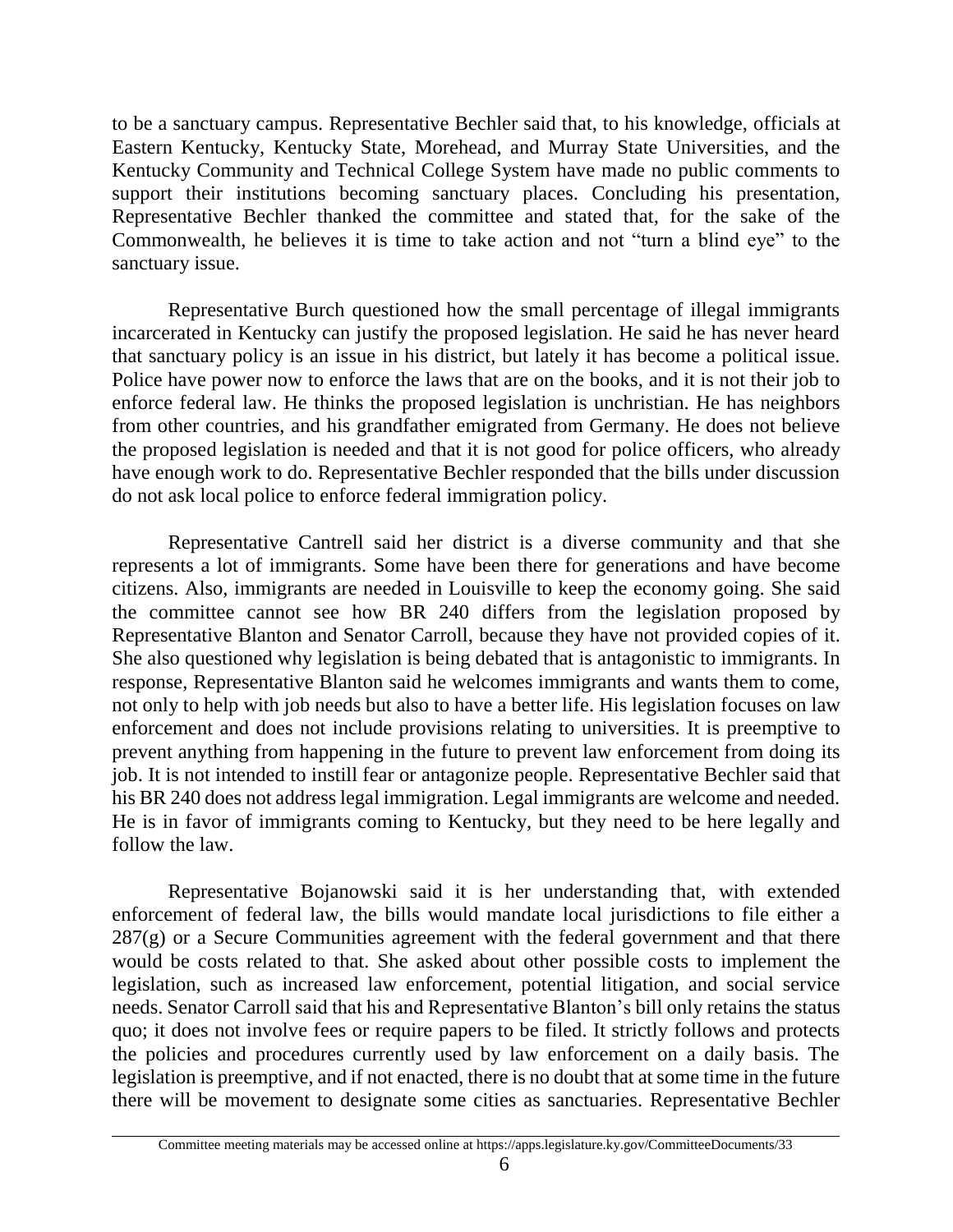said that BR 240 does not say there should be extended enforcement of federal law. It simply requires law enforcement to cooperate with immigration officials.

Representative Graviss asked whether the Kentucky Farm Bureau, Keeneland and Churchill Downs officials, thoroughbred owners and breeders, farm managers, and others in the agricultural community have been contacted about the legislation. Senator Carroll said they have not. He went on to say that he believes illegal immigrants who are longterm and productive residents should be given a path to citizenship. Kentucky's economy is going to need immigrants to sustain it. The legislation would not cause more illegal immigrants to be arrested; it just protects the relationship between all law enforcement agencies in the need to cooperate on immigration issues. Representative Bechler said he has spoken with members of the agricultural community in his district, which has quite a few farms. They have H2A guest worker programs in place, and spend a lot of money to make sure they follow the law by hiring workers who enter the country legally. He is not familiar with 287(g) and Secure Communities agreements. Representative Graviss encouraged him to become familiar with those and their potential impact on Kentucky.

Representative Marzian said she wants to apologize to all documented and undocumented immigrants in Kentucky for the reference to them as "aliens," a term she considers offensive. She said undocumented immigrants are human beings that come to the United States for a better life and a better education for their children. She believes the legislation is political, and she finds it offensive. She was also critical of interference by the General Assembly in local government matters.

Senator Thayer said he does not think persons connected with the horse industry would oppose the legislation, because it really does not affect them. He also noted that federal immigration law uses the term "illegal alien" and defines it as someone who is in the United States unlawfully. He believes there is broad support for the legislation in his district and the state. He appreciates that the sponsors have started it early. Whether it is introduced first in the House or in the Senate, he looks forward to its quick passage in the next regular session. He think the legislation will move quickly and send a signal that the General Assembly supports law enforcement, who have the job of keeping Kentuckians safe.

Representative DuPlessis said he does not believe anyone present is anti-immigrant. The issue is "legal" versus "illegal" immigration. Encouraging illegal immigration negatively affects the labor pool, keeps wages down, and increases unemployment for those who are following the law. He appreciates legislators who want to act to prevent rather than react to problems. He said he does not know whether he can support Representative Blanton and Senator Carroll's bill because he has not seen it yet, but he is aware of the detrimental effects of illegal immigration.

Committee meeting materials may be accessed online at https://apps.legislature.ky.gov/CommitteeDocuments/33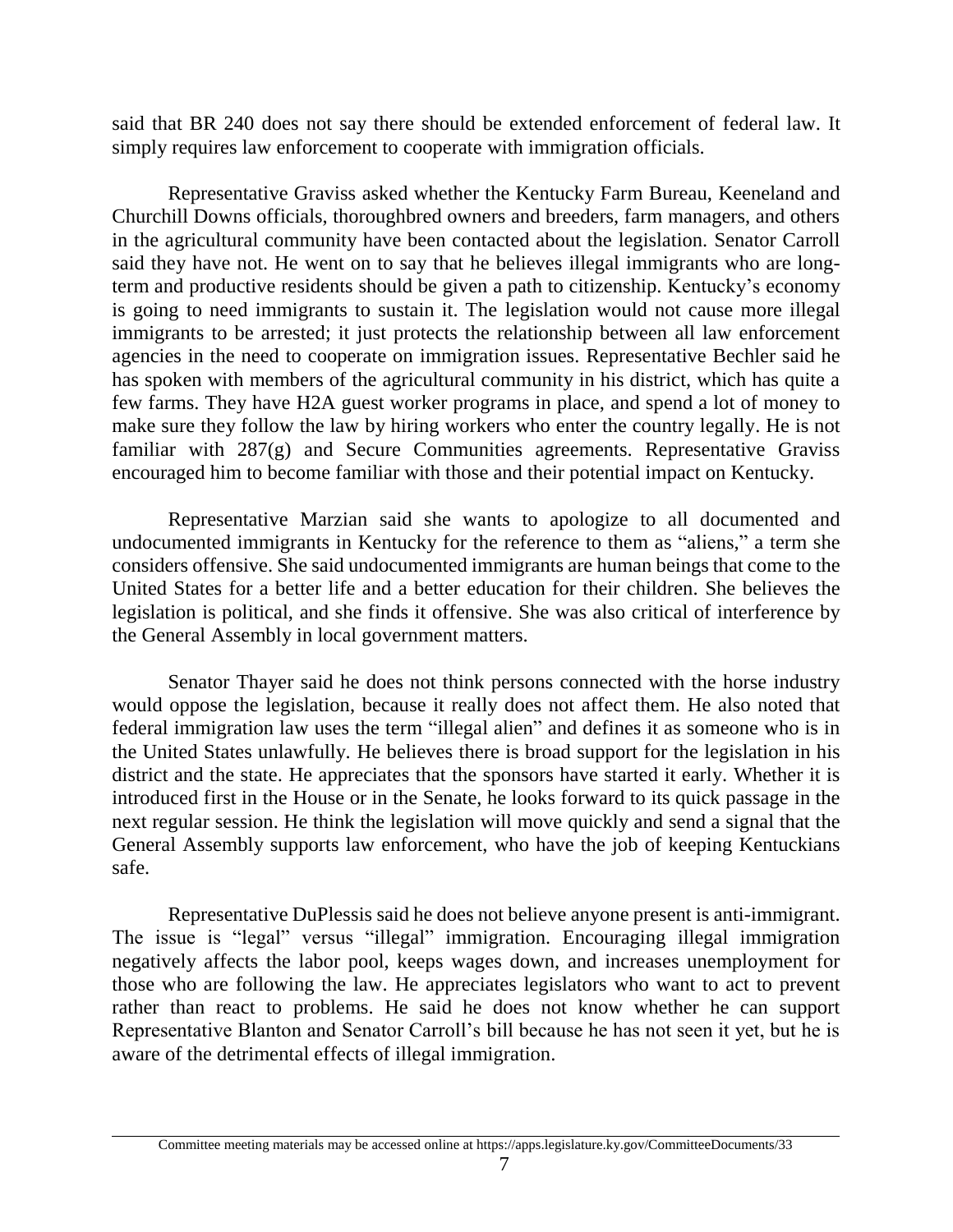Representative Tipton said the federal government should have resolved the illegal immigration issue a long time ago. He vividly remembers images of the terrorist attacks on September 11, 2001, and he believes that on September 12 the nation may have become more united than ever in his lifetime. He said he wants to publicly thank Representative Blanton, Senator Carroll, Sergeant Rothermund, and all police officers and first responders for their dedicated service to the Commonwealth. He appreciates the opportunity to live in a country where today's discussion can take place, and he looks forward to continuing the conversation.

Representative Miller pointed out that not only people but the rule of law are at issue. He said he has spent time in Mexico and Honduras. The reason that a predominant number of immigrants come from Honduras is because that country lacks the rule of law. In the United States they can enjoy the ability to enforce a contract and live without fear of police asking for a bribe.

Representative Miller asked Sergeant Rothermund whether he has ever been asked by a federal agent to enforce illegal immigration law without an underlying crime having been committed against the state or local government. Sergeant Rothermund said he has not during his 15 years as a police officer. In Lexington, the police do not go out of their way or have the authority to seek enforcement of federal immigration law. Statements have been made by some local officials that begin to define a city as a sanctuary city without actually saying the word. When this happens in response to a national political narrative, it begins to cause confusion for police officers. Representative Blanton and Senator Carroll's bill would allow police officers to continue doing their jobs to keep people safe in the Commonwealth and ensure that the partnerships with federal law enforcement remain intact. Many of the individuals targeted and detained by ICE also prey on other undocumented workers. Without federal cooperation, police cannot protect undocumented workers from the undocumented gang members.

Representative Miller thanked the guest speakers for their testimony and for bringing forth their proposals. He said this is just the beginning of the conversation.

# **Proposed Legislation Relating to the Legislators Retirement Plan**

Representative Tipton discussed his BR 268 draft proposal relating to current and future legislators enrolled in the Legislators Retirement Plan (LRP) and the Kentucky Employees Retirement System-nonhazardous plan (KERS-NH). He provided copies of "BR 268 Draft Proposal (Discussion Document)."

Representative Tipton said that BR 268 is a work in progress. His goal with the legislation is to ultimately end the Legislators Retirement Plan. Over the years there have been questions why legislators have their own retirement plan and why it is funded better than the other retirement systems. Some legislators did not prefer having a retirement plan but were given no choice. He said when he joined the General Assembly in 2015, he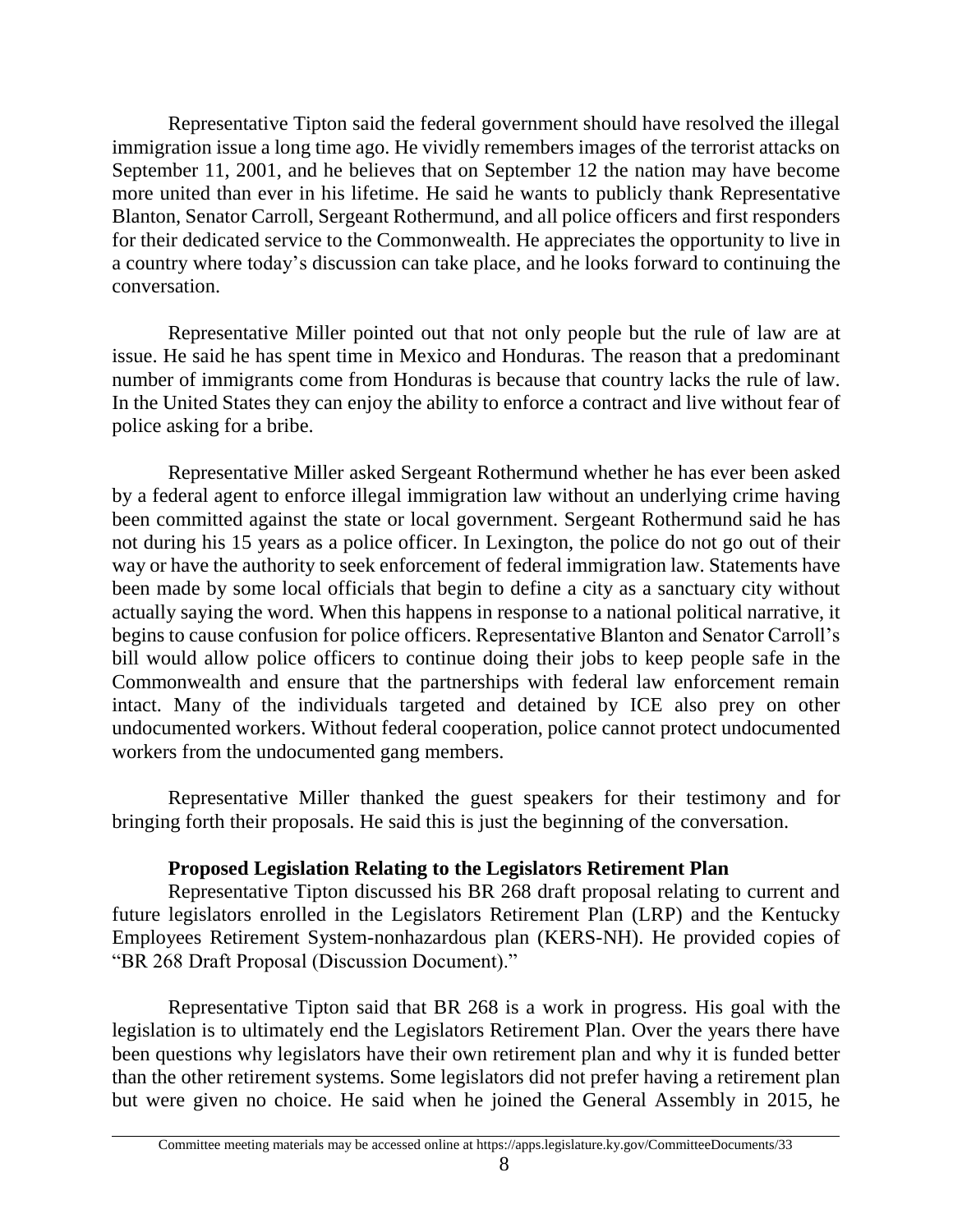decided to participate in LRP but that he would have chosen differently if he knew then what he knows now. He thanked Representative Graviss for his input on the issue and said he hopes to receive input from members of the State Government Committee.

As outlined in the discussion document, BR 268 would only impact current and future legislators who are members of LRP or KERS-NH. It does not impact the County Employees Retirement System (CERS), the State Police Retirement System (SPRS), Teachers' Retirement System (TRS), the Judicial Retirement Plan, or any other members of KERS. Also, under the proposal no funds, other than administrative expenses, shall be provided to LRP until LRP has a funding level that is equivalent or less than KERS's funding level (based upon the most recent actuarial valuation).

Under the BR 268 draft proposal, effective July 1, 2020, new legislators would no longer have the choice to either participate in LRC or KERS-NH but would instead participate in KERS-NH unless the member opts out of KERS coverage within 30 days of taking office. This would effectively close LRP to new members. Current legislators who joined LRP on or after 1/1/2014 (cash balance members) would cease participating in LRP effective December 1, 2020, and have their service and account balances transferred to KERS from LRP and would prospectively participate in a KERS cash balance account. They would also have the option to make a one-time irrevocable election to not participate in KERS for service as a legislator. For legislators elected after January 1, 2014, the LRP inviolable contract covers only their account balance.

Current legislators who joined LRP prior to 1/1/2014 (defined benefit members) would have the option to make a one-time irrevocable election to prospectively participate in KERS for service as a legislators instead of LRP (past service in LRP not impacted), or to prospectively not participate in LRP or KERS for all future legislative service. The benefit factor would be reduced from 2.75% to 1.97% for each year of service accrued on or after July 1, 2020, for service as a legislator. BR 268 would also modify the LRP inviolable contract to exclude future changes to the law after July 1, 2020.

Representative Tipton reviewed the tiers, contribution rates, interest credit, and various retirement options offered for legislators who were elected after and prior to January 1, 2014. He also discussed how past legislation has affected legislative retirement. HB 299, passed in 2005, allowed the retirement benefits for legislators who went to work in the executive branch to be inflated by the higher executive branch salary—basically spiking their pension. He finds that troubling and believes that constituents across the state would also find it troubling. Under BR 268, salary reciprocity for nonlegislative compensation earned on or after July 1, 2020, would be removed for defined benefit members in LRP prior to 1/1/2014, and benefits at retirement would be calculated based on legislative salary and nonlegislative compensation earned prior to July 1, 2020. The same change would apply to benefits earned by legislators in KERS. Legislators would still be able to participate in the Deferred Compensation program.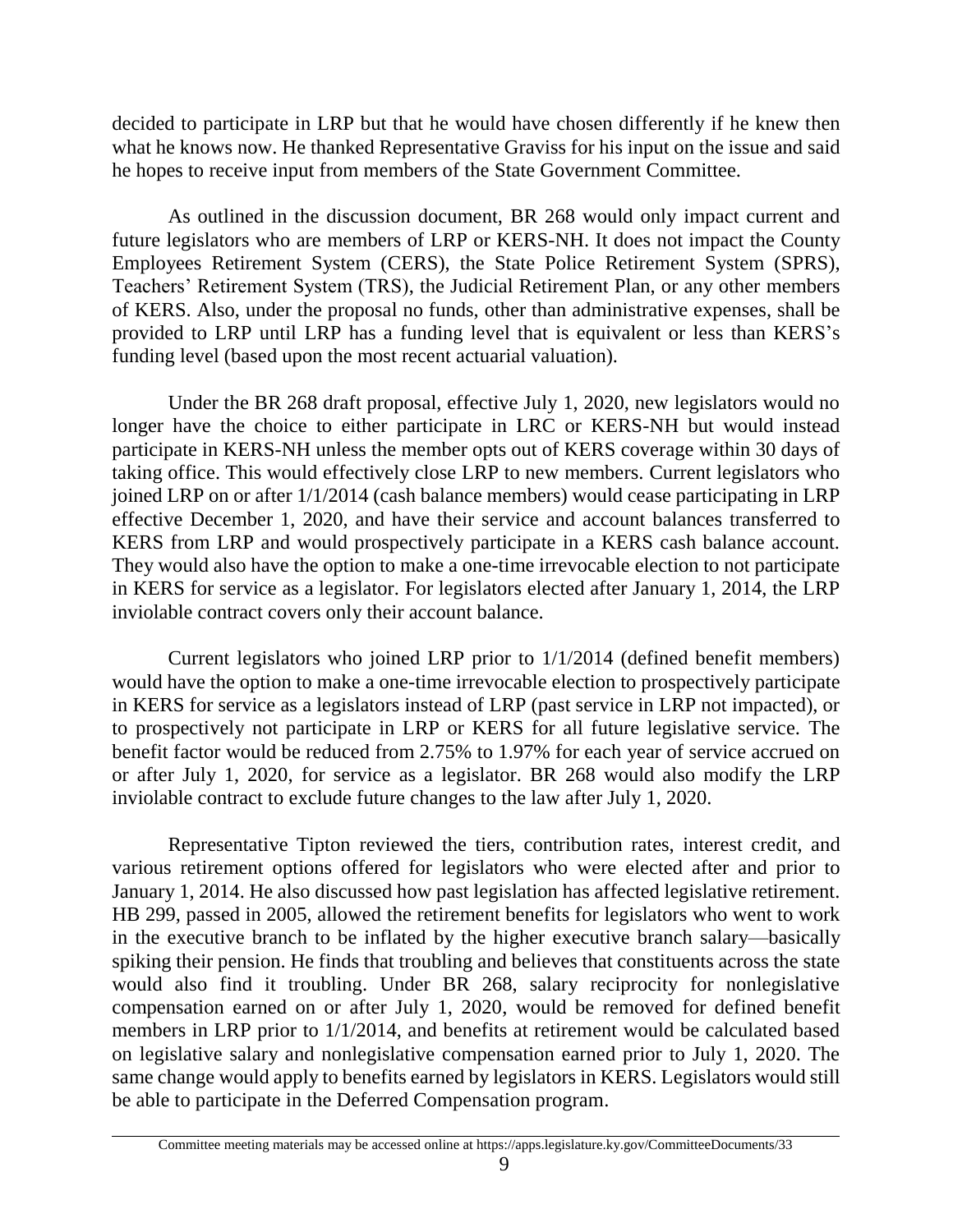Representative Tipton said that several years ago the benefit factor for legislators was increased from 1.97% to 2.75%. In light of the current retirement funding situation, he finds it incomprehensible that the increase is still in effect. For him, it is a matter of principle and doing the right thing for the people that the General Assembly represents. Concerns have been raised, and BR 268 could add a provision to reduce the benefit factor or give legislators the ability to opt out of the higher factor.

Representative Tipton said he still has work to do on BR 268 but that Chairman Miller asked him to present it today to get reaction and feedback from the committee. He has not yet had time to meet with representatives of Kentucky Retirement Systems and the Judicial Form Retirement System but plans to do so in the near future.

Representative Miller thanked Representative Tipton for sponsoring the legislation. He said he heartily endorses its inclusion of funding restrictions for the LRP.

Senator Seum expressed concern that with a reduction in benefits—and in view of the considerable amount of time legislators must spend away from home—only the wealthy would be able to run for office in the General Assembly. Representative Tipton said that issue has been raised in regard to recruiting good qualified candidates for the General Assembly. He understands it is not a part-time job. He explained, though, that the proposal does not eliminate legislative retirement but provides choice options for each individual.

Representative Graviss thanked Representative Tipton for working with him on BR 268 and said he appreciates the discussions. It has seemed improper to him that legislators have their own retirement system and that it has been funded differently than the systems for state workers. He also thinks it is important for legislators to have a sound retirement. He voiced concern about potentially damaging the foundation of the inviolable contract. He hopes that the discussions will continue and provide solid evidence that BR 268 will not damage the inviolable contract, while accomplishing the objective to increase money going into the KERS-NH system.

Representative Cantrell said that some of the information in BR 268 is new to her. She is thankful for the discussion outline but thinks it would be more informative and helpful to be provided actual pieces of legislation for discussions in committee. She also asked how BR 268 differs from legislation relating to legislative retirement that was introduced by former state representative James Kay. Representative Tipton said he would have to review that previous legislation. He believes there may be similarities but that BR 268 is probably more detailed and somewhat more in depth. BR 268 includes many of the concepts that were part of SB 151, which was overturned by the Supreme Court. He has not had time to finalize BR 268, but it will be completed in time for the legislative session. Representative Miller said BR 268 was presented today at his request. Sanctuary cities and legislative retirement are important topics, and it is good to have them thoroughly vetted

Committee meeting materials may be accessed online at https://apps.legislature.ky.gov/CommitteeDocuments/33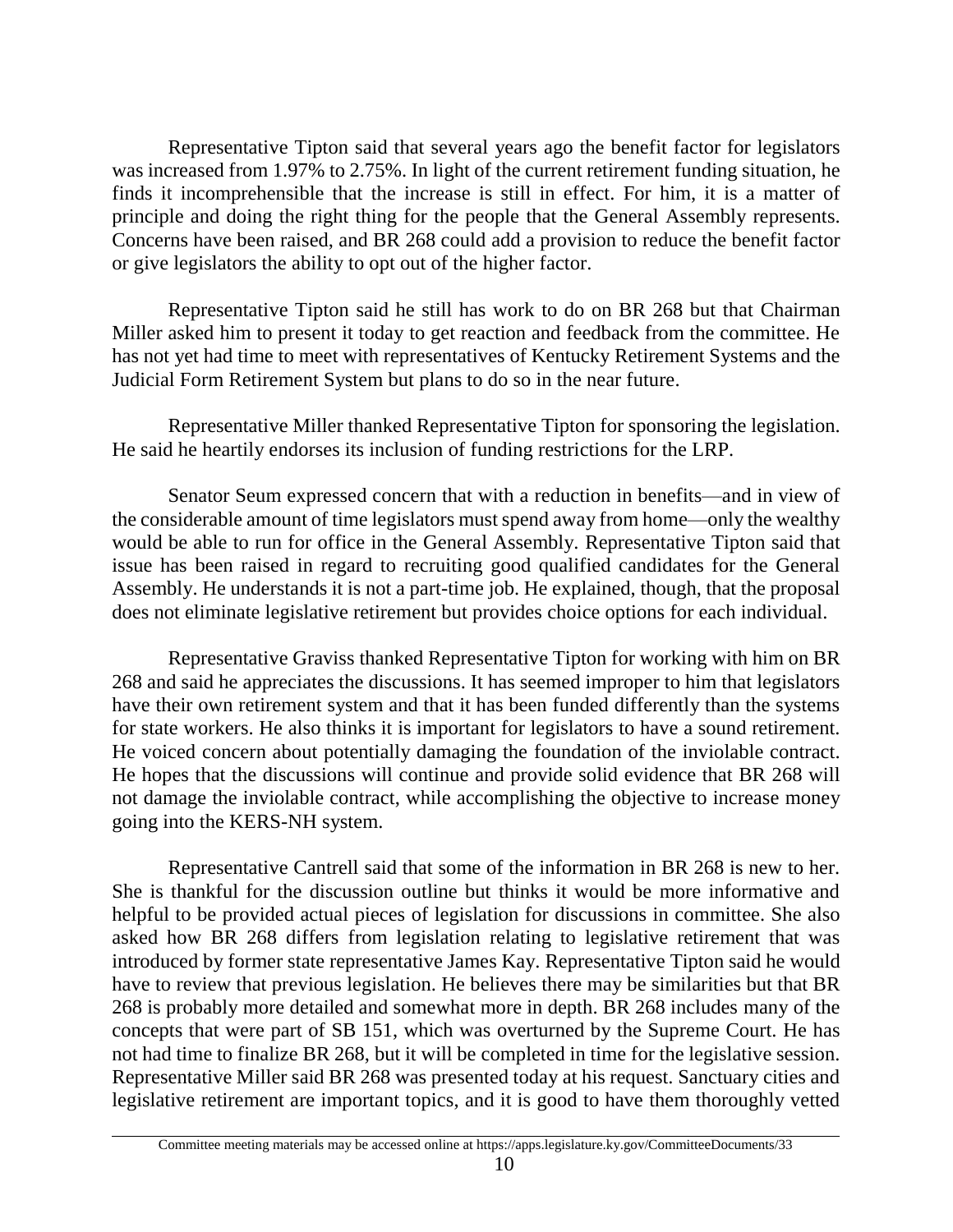before they are filed. Representative Cantrell encouraged Representative Tipton to review Representative Kay's legislation.

Representative Graham said he did not choose LRP as his retirement plan, but he is not in favor of doing away with retirement benefits for legislators. He questioned why only legislators, and not state employees, would be able to opt out of retirement coverage, as provided in BR 268. He is also concerned about erosion of the retirement system and having defined benefit plans replaced with defined contribution plans. Representative Tipton said that currently no legislator or state employee has the option to opt out of retirement. He confirmed that the legislation does not address judicial retirement, nor does it change the hybrid cash balance plan that was established by SB 2 in 2013.

Senator Thayer said he appreciates Representative Tipton's commitment to the issue. Presenting a legislative proposal, without having a specific bill, is a good approach and is appropriate for discussion by an interim committee. He said the public needs to understand that passage of BR 268 would make a lot of people feel better, but it will not make a material change in the pension systems' unfunded liability. It is hard to explain to the public that one reason LRP is well funded is because of the relatively small number of participants. It is also not subject to the problems, vagaries, market disruptions, and other issues that have led to underfunding in the other systems.

Senator Thayer said that SB 2, which he sponsored and which passed in 2013, put all new members of the legislature in a hybrid cash balance plan just like the one that KERS and CERS employees have been in since January 1, 2014. Passage of SB 2 is starting to have the desired effect of "turning the Titanic around" for the pension system. It is important to note that, since 2014, legislators have been treated exactly the same as members of KERS and CERS. Transparency for legislative pensions has also been enacted, and information about legislators' pension benefits is now accessible to anyone. He supports efforts by many in the General Assembly to repeal the spiking initiative that allowed some former legislators to spike their pension by going to work in the executive or judicial branch. He said that if SB 151 had not been overturned by the Supreme Court on a procedural matter that is used in every other legislature in the country, the benefit factor for the LRP plan would have been reduced to 1.97%. He plans to sponsor a bill for structural reform of TRS, which is needed in order to make a material change in unfunded liability in the pension systems. He said he wants to go on record that the General Assembly has tried to address problems in the pension systems, succeeding in some areas but failing in others. He appreciates the comprehensive approach in BR 268. It includes many provisions that are worthy of consideration in the 2020 regular session, and he looks forward as a member of the Senate State and Local Government Committee to working with Representative Tipton. He also commended him for his work on HB 1 during the 2019 special session.

Committee meeting materials may be accessed online at https://apps.legislature.ky.gov/CommitteeDocuments/33